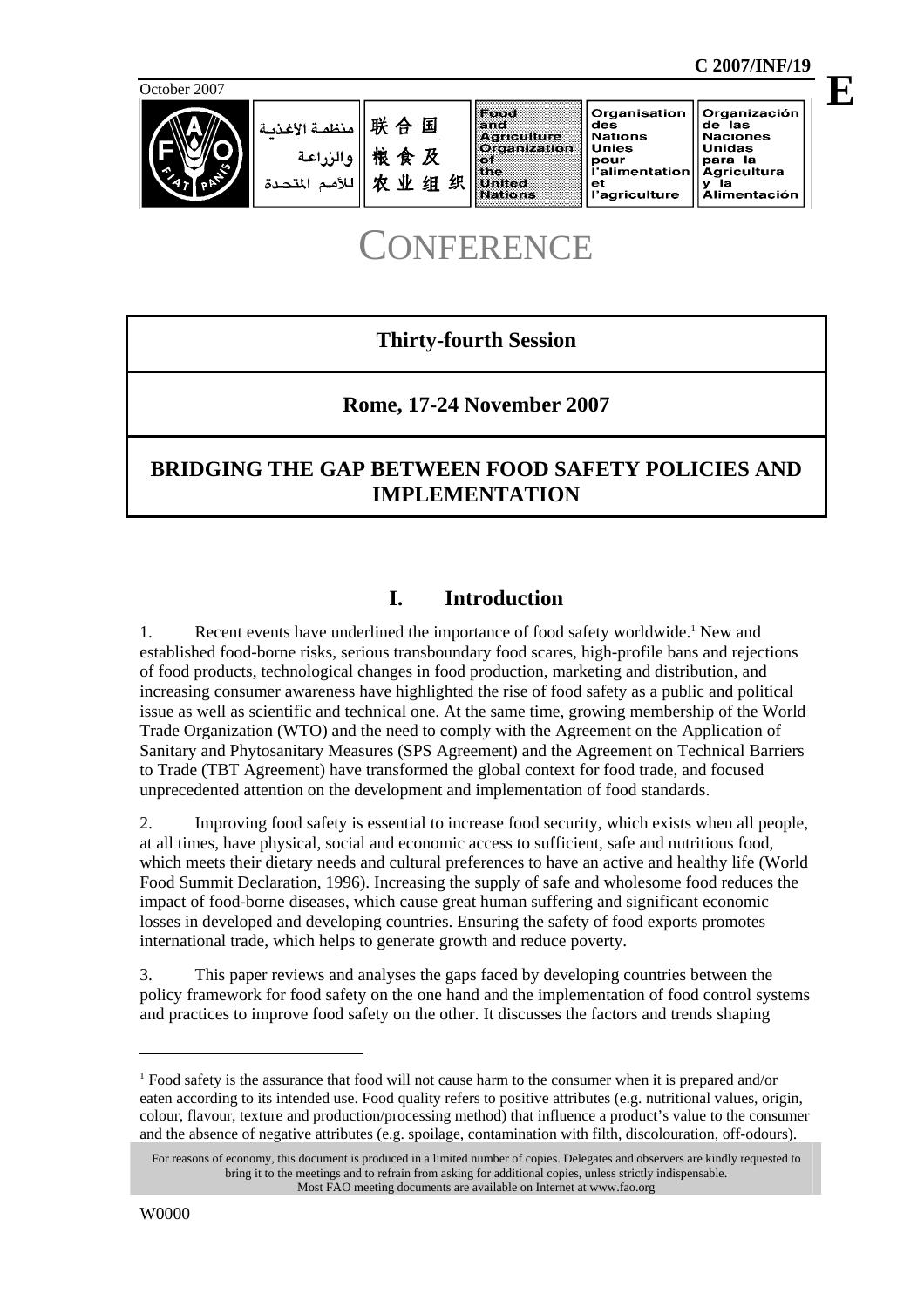current food control practices, analyses selected experiences where countries have succeeded in modernizing and strengthening their food safety systems, and examines the challenges and obstacles that hinder implementation at the country level. A set of recommendations to close implementation gaps and enhance food safety capacity is provided in conclusion.

4. This paper is mainly focused on food safety. It does not cover food quality which is also becoming increasingly important in both consumer acceptance and for trade.

## **A. FOOD SAFETY: OBJECTIVES AND CHALLENGES**

5. Food safety has become a key policy objective for governments in developed and developing countries. However, effectively translating this policy objective into practice represents a major challenge. This is particularly true in developing countries where competing development priorities, inadequate resources, obsolete infrastructure, poor sanitation, unsafe drinking water and other factors compound the difficulties.

6. All countries have established some sort of system for food safety controls. However, the nature and operation of these systems, and the results achieved, vary considerably. In general, the main objectives of these systems should be to: i) protect public health by reducing the risk of food-borne illnesses; ii) protect consumers from unsanitary, unwholesome, mislabelled or adulterated food; and iii) contribute to economic development by maintaining consumer confidence in the food supply and providing a sound regulatory system for domestic and international food trade. Certain key principles are accepted as providing the necessary foundations to achieve these objectives effectively and sustainably. These include an integrated farm to table approach, transparency, the application of risk analysis<sup>2</sup> and introduction of preventive measures throughout the food chain.

7. Developing countries have potentially much to gain through improvements to their food safety systems and practices. Food-borne diseases are a leading cause of illnesses and deaths and, for many countries, food exports make a significant economic contribution. Efficient food safety and quality programmes reduce food losses by approximately 30 percent, which is important for food security. The WTO trade agreements have opened up new opportunities to stimulate economic development through increased food and agricultural exports. Closing the gap between food safety policy and implementation is therefore critical.

# **II. Recent issues and trends shaping food safety management and practices**

8. A number of factors and trends have influenced the development of food safety systems and practices during the last two decades. The scale and complexity of these trends have important implications for the structure and implementation of food systems. They have also increased the challenges facing policy makers and others involved in the food chain.

# **A. FOOD STANDARDS AND INTERNATIONAL TRADE**

#### *SPS and TBT Agreements*

9. The SPS Agreement and TBT Agreement, adopted in 1995, were designed to prevent barriers to trade when countries put into place regulatory measures to ensure food safety, consumer protection, and plant and animal health. The SPS Agreement permits countries to take legitimate measures to protect the life and health of consumers, animals and plants provided such measures can be justified scientifically and do not unnecessarily impede trade (see Figure 1). The TBT Agreement seeks to ensure that technical regulations and standards imposed by countries on

<sup>&</sup>lt;sup>2</sup> The Codex Alimentarius Commission defines risk analysis as a process consisting of three separate but linked components: risk assessment, risk management and risk communication.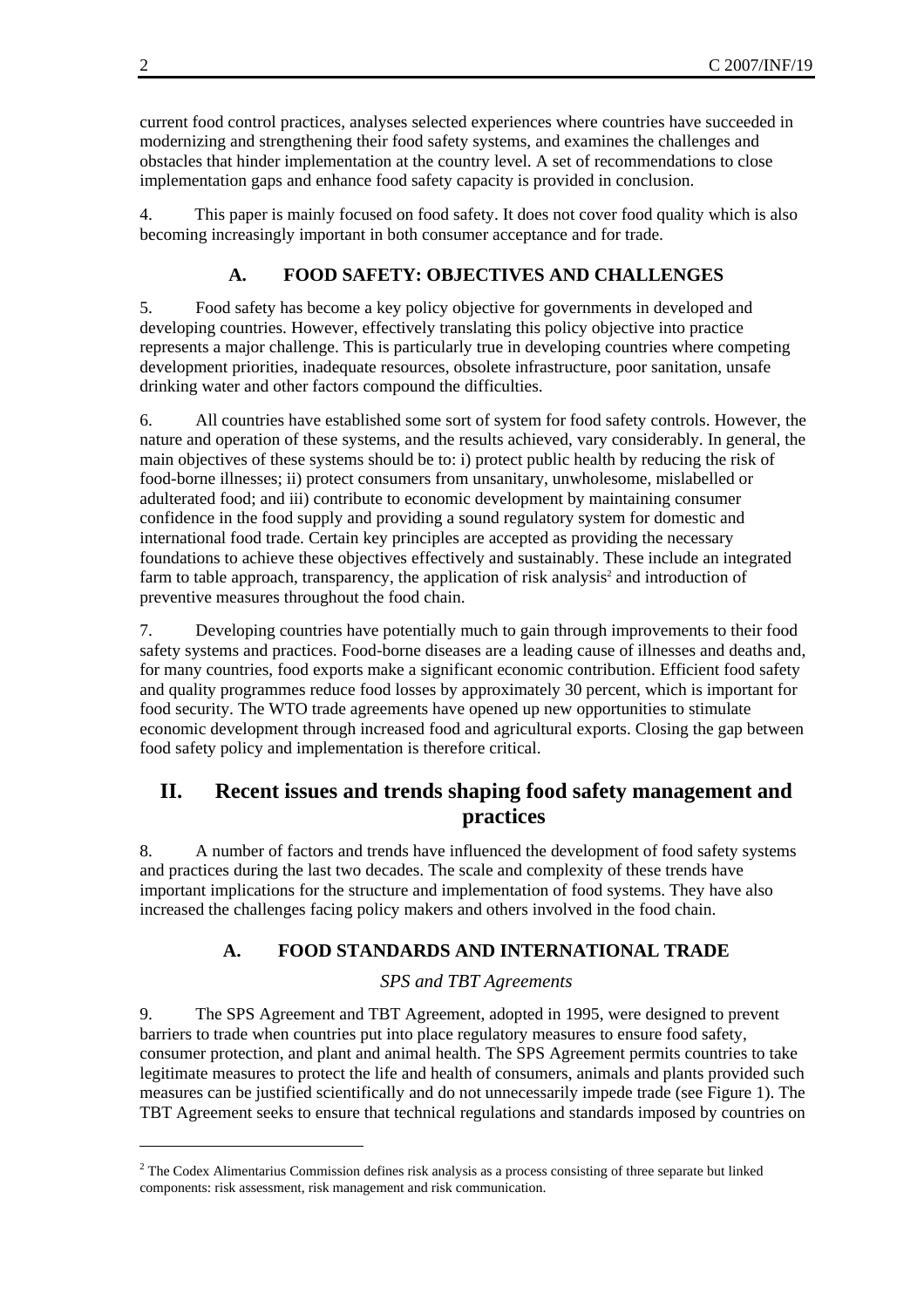l

areas not covered by the SPS Agreement which include quality factors (other than standards covered by the SPS Agreement) have a legitimate purpose, do not discriminate against imported products and do not create unnecessary barriers to international trade.

10. The SPS Agreement encourages countries to base their sanitary and phytosanitary measures on existing international standards, guidelines and recommendations, including the Codex Alimentarius. Food safety measures based on Codex standards, guidelines and other recommendations are considered to be in conformity with the SPS Agreement. Where national measures are more stringent than Codex recommendations, they should be based on scientific evidence and an assessment of the risk to human life or health, taking into account risk assessment techniques developed by relevant international organizations. While the SPS Agreement advocates harmonization of national standards with international standards, some importing countries continue to set standards at levels that exceed Codex standards, limiting access of developing countries' food products to international export markets.



#### **Figure 1: Objectives of SPS measures (2000-01)<sup>3</sup>**

#### *Growing trade in high-value food products and increasing number and stringency of standards*

11. Trade in non-traditional food and agricultural exports (especially fresh and minimally processed products) from developing to developed countries has expanded rapidly during the last decade, driven by changing consumer tastes and advances in production, transport and supply chain technologies. Developing countries are increasingly participating in this trade (see Figure 2). Fresh fruit and vegetables, fish, meat, nuts and spices now account for more than 50 percent of the total agro-food exports of developing countries.<sup>4</sup>

12. At the same time, food authorities in many developed countries have introduced new mandatory standards (regulations) for previously unknown or unregulated hazards (such as Bovine Spongiform Encephalopathy in cattle) and/or increased the stringency of existing standards (e.g. for pesticide and veterinary drug residues and mycotoxins) in response to better

<sup>&</sup>lt;sup>3</sup> FAO. 2005. *FAO Support to the WTO negotiations. Non tariff measures in international trade. Fact Sheet for the* Sixth Ministerial Conference, Hong Kong.

<sup>4</sup> Jaffee, S. 2005. *Food Safety and Agricultural Health Standards and Developing Country Exports: Rethinking the Impacts and Policy Agenda*. Trade Note 25. The World Bank.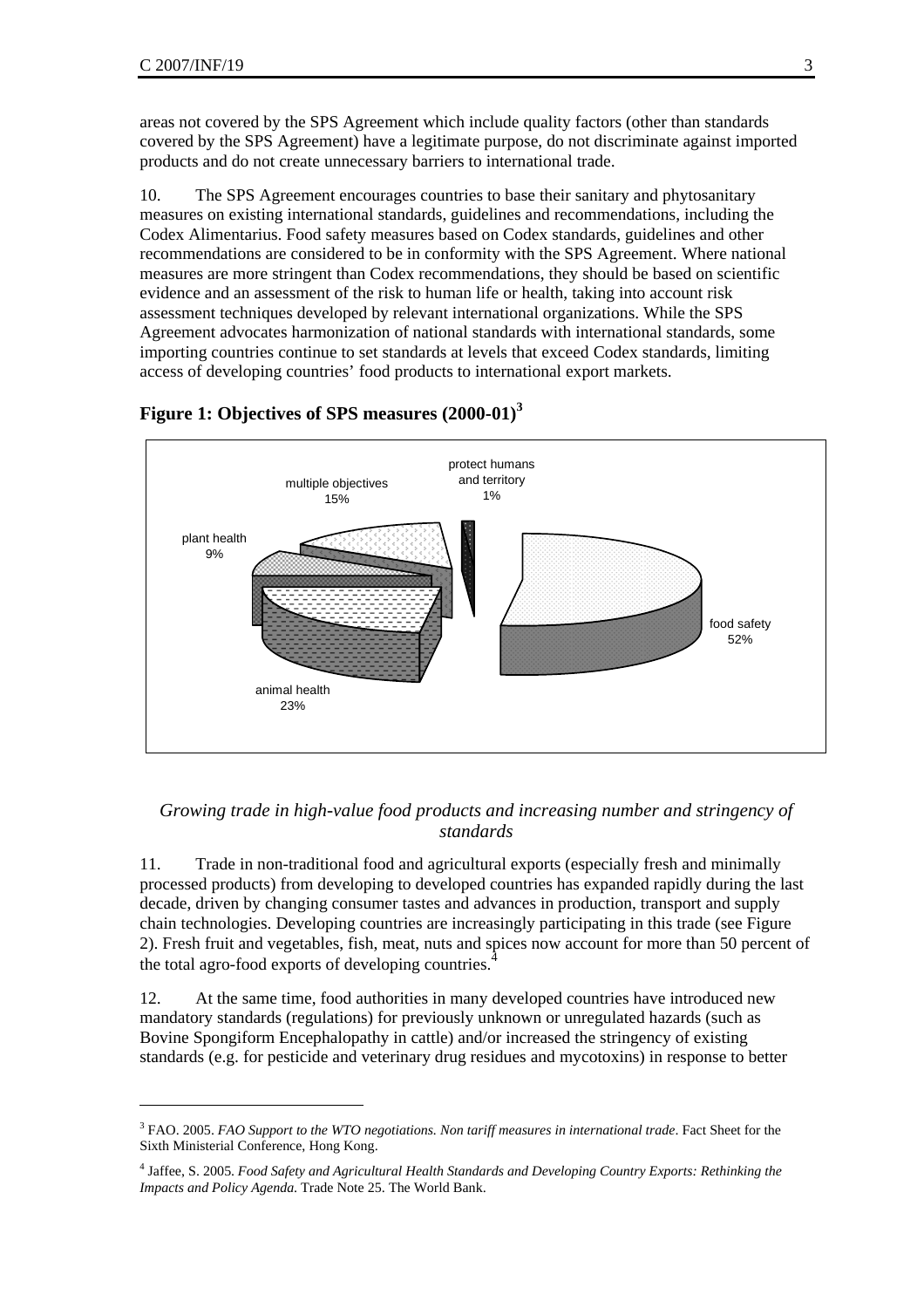knowledge about the sources and consequences of food-borne diseases and increased consumer concerns. The number and scope of private food standards, that are voluntary but also result in significant barriers to trade, has also risen.



# **Figure 2: Exports of fruits and vegetables by developing and developed countries**

13. Increasingly comprehensive and stringent food standards in developed country markets have amplified the challenges for developing country food producers, processors, distributors and exporters seeking to access these markets. For those that have modernized their food safety systems in accordance with internationally-accepted principles and practices, implementing international standards represents a strategic opportunity not only to expand trade but also to enhance the safety of domestic products. However, for countries that have been unable to implement the required improvements, more comprehensive and stringent standards represent a significant cost in terms of gaining and/or maintaining market access.

#### **B. ADOPTION OF RISK ANALYSIS AS A BASIS FOR FOOD SAFETY DECISION-MAKING**

14. Modern approaches to food safety are based on the principle that food safety is not an absolute concept but is expressed in terms of risk to consumers' health. Food safety policy decisions, strategies and regulatory measures should therefore be based on risk analysis, a structured decision-making process with three distinct but closely connected components: risk management, risk assessment and risk communication. In general terms, risk analysis is used to estimate the risks to human health and safety, identify and implement appropriate measures to control the risks, and communicate with stakeholders about the risks and measures applied.

15. The successful use of the risk analysis framework requires countries to have the essential foundations of a food safety system in place. This includes enabling food laws, policies, regulations and standards, efficient food safety and public health institutions and mechanisms for coordination between them, operational food inspection and laboratory services, information, education, communication and training, infrastructure and equipment, and human resource capacity. Countries also need to have government officials at policy and operational levels who understand risk analysis and the value it adds to the public health perspective, scientific knowledge and skills, and the support and participation of key stakeholders including consumers, industry and academia.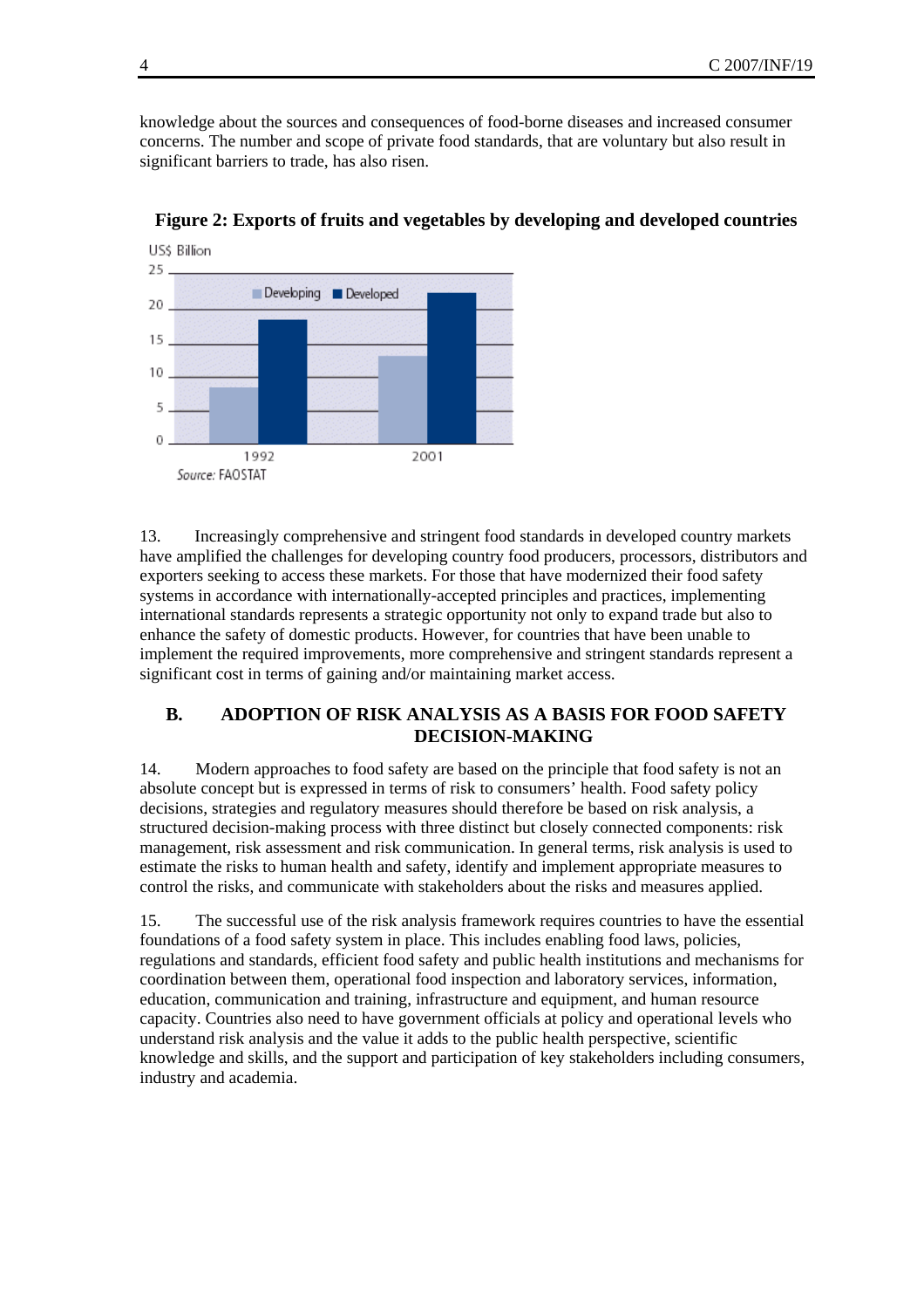#### **C. INTEGRATED FOOD CHAIN APPROACH AND THE SPREAD OF FOOD SAFETY MANAGEMENT SYSTEMS**

16. The development of food safety management systems that supplement and/or replace traditional end-product inspection and testing procedures, and their extension to all steps of the food chain, has been one of the major technological changes of the last 15 years. The systematic adoption and use of these systems – including Good Agricultural Practices (GAPs), Good Manufacturing Practices (GMPs), Good Hygienic Practices (GHPs) and the Hazard Analysis and Critical Control Point (HACCP) system – have accompanied the development of the farm to table approach. This approach is now recognized as the most effective way to achieve maximum consumer protection by ensuring that regulatory and non-regulatory measures are applied at the most outcome-effective points in the food chain, from pre-production practices to the point of sale or distribution to consumers.

17. Comprising various preventive, performance-based measures that allow greater flexibility to achieve the desired level of protection most efficiently, food safety management systems are now frequently required for domestic and/or international trade. Indeed, the widespread adoption of these systems by the food retail and commercial sectors has led to a proliferation of such systems, each with its own standards, accreditation, auditing and certification processes. Food businesses have the primary responsibility in these systems for ensuring compliance with official standards. They must be able to demonstrate to government inspectors that conformity with official standards has been achieved and maintained for all products handled or processed by it. Official inspection systems, in addition to spot-checks, are now also required to inspect and audit food safety management systems operated by food businesses.

18. Another related change has been the increased reliance on certification and traceability (or product tracing). For instance, several countries now require food businesses to keep records that would permit authorities to identify and withdraw food from the market if required. Sometimes, this also applies to imported foods and throughout the food chain.

### **D. REORIENTATION OF ROLES AND RESPONSIBILITIES**

19. A general shift in thinking about the roles of stakeholders from farm to table has accompanied the above changes. Direct responsibility for food control is passing from governments to producers, processors and other entities in the food chain. In the contemporary context, the desired role of governments is to become guarantors of the system through: i) establishment and management of food safety policy; ii) creation of appropriate legal and administrative frameworks; iii) designation of an agency empowered to establish official requirements for food safety; and iv) determination of the appropriate level of protection to be attained by these requirements. Food producers and enterprises are recognized as best placed to devise and manage systems for ensuring that the food they supply is safe and as such have legal responsibility for meeting the food safety requirements established by governments. Consumers, as the last link in the supply chain, have the responsibility to ensure food hygiene at that stage and to serve as advocates and watchdogs for the regulatory process.

#### **E. ADOPTION OF AN INTEGRATED APPROACH TO FOOD SAFETY, ANIMAL AND PLANT LIFE AND HEALTH, AND ASSOCIATED RISKS TO THE ENVIRONMENT**

20. Biosecurity is a strategic and integrated approach to analysing and managing relevant risks to food safety, animal and plant life and health, and associated risks to the environment. It is based on recognition of the critical linkages between sectors, the high potential for hazards to move across sectors, and the far-reaching consequences that inadequate controls in one sector may have for other sectors (e.g. pesticide residues in plant foods and veterinary residues in animal foods can negatively impact human health).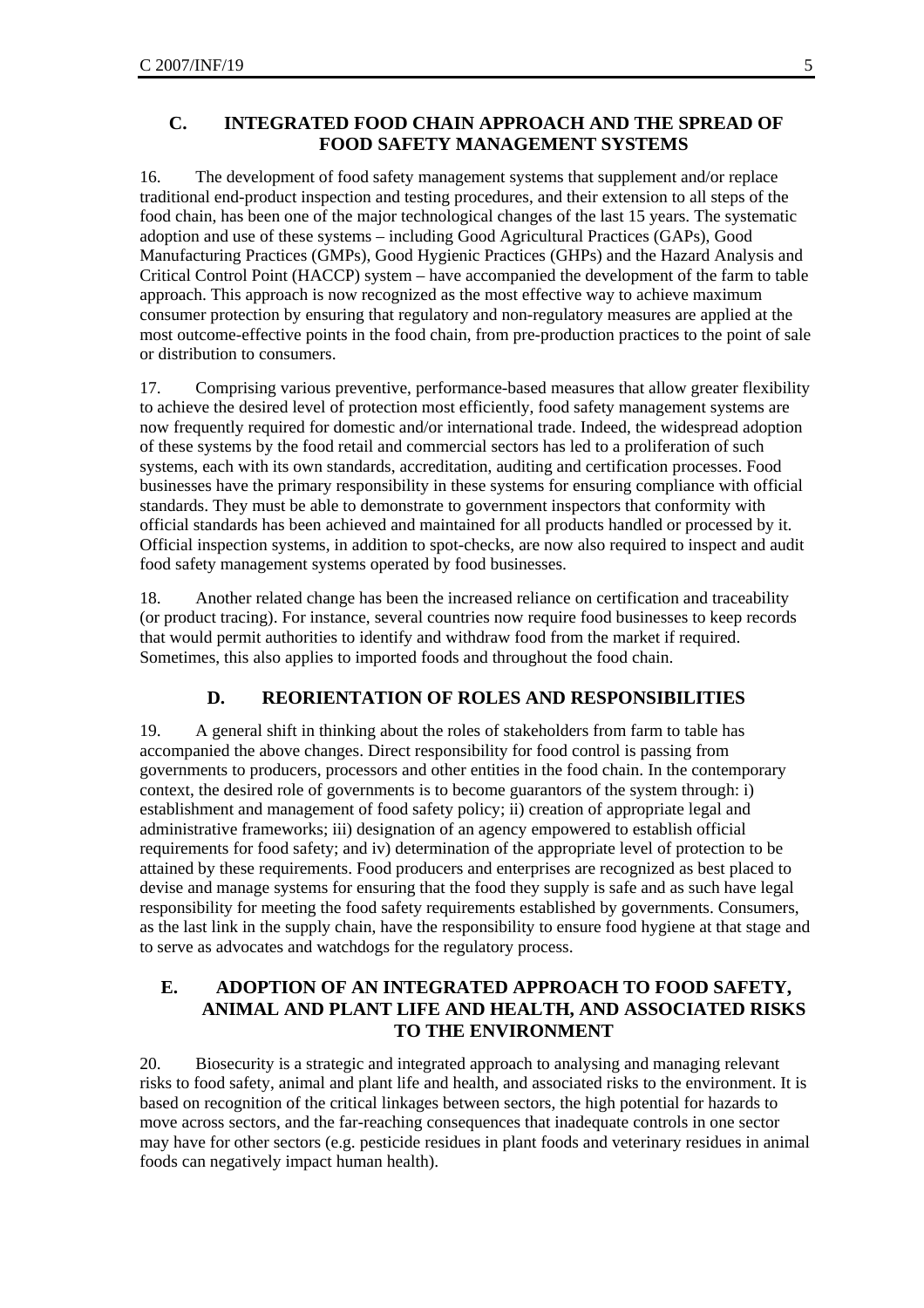21. During the last few years, regulatory authorities in some countries (e.g. Belize, Canada, Finland, New Zealand, Norway) have taken various steps to harmonize and integrate their approaches to biosecurity to take advantage of synergies and complementarities in sector roles, increase the effectiveness of available resources, and avoid overlaps and gaps. The benefits of an integrated biosecurity approach are likely to become more apparent, with implications for the organization and delivery of risk-based food safety systems that ensure effective synergies and operational linkages with animal and plant health and biosafety.

# **III. Experiences in applying modern food safety concepts and practices**

22. Some developing countries have succeeded or are well on the way to effectively applying modern food safety concepts and practices based on an integrated, risk-based approach from farm to table. They are implementing international (Codex) food standards and safety and quality assurance schemes for exports and domestic trade. In these countries, governments and the private sector are working together effectively. Often, this has entailed a rethinking of traditional roles and responsibilities.

23. For instance, the seafood industry in Thailand has made a full-fledged conversion to HACCP-based methods for its export market, making Thailand one of the world's major exporters of fisheries products. Similarly in Costa Rica, HACCP has been adopted and applied in the fresh fruit and vegetable sub-sector to maintain market access, and the Costa Rican food control authority has achieved regulatory equivalence with authorities in the United States. In both cases, governments have assumed the role of auditor with industry playing the leading role in implementation of quality control programmes.

24. In India, international standards, guidelines and recommendations are increasingly used to guide domestic and international trade. National standards for domestic and export trade lay down provisions for pesticide and veterinary drugs residues, contaminants and pathogens. Codex HACCP and food hygiene standards have been adopted by the national standards body and food processing units are being encouraged to adopt them on a voluntary basis. Export certification is based on a HACCP approach. These changes have led to increased food exports and fewer inspections and rejections.<sup>5</sup>

25. Recent FAO case studies in Latin America have shown that to meet food safety and quality requirements in export markets, interventions that increase small-scale producers' access to resources to invest in infrastructure and procure diagnostic and certification services are essential.<sup>6</sup>

26. In spite of more stringent standards applied by certain importing countries, some industries and supply chains in low-income countries have maintained or enhanced their competitiveness and market share. The horticulture sector in Kenya illustrates how standards can be used for competitive advantage in a low-income country. Through investments in high-care processing facilities, private laboratories, full supply chain traceability, improved sanitation, storage systems and HACCP, among others, the leading firms in Kenya's fresh produce industry have focused their attention and resources on the premium-quality market segment and reaped

<sup>5</sup> Sareen, S. 2003. *Food Safety in Food Security and Food Trade. Case Study. India Responds to International Food safety requirements*. Brief 11 of 17. September 2003. International Food Policy Research Institute (IFPRI). Brief 11 of 17 September 2003.

<sup>6</sup> FAO. 2007. *Implementing programmes to improve safety and quality in fruit and vegetable supply chains: benefits and drawbacks. Latin American case studies*. FAO, Rome, January 2007.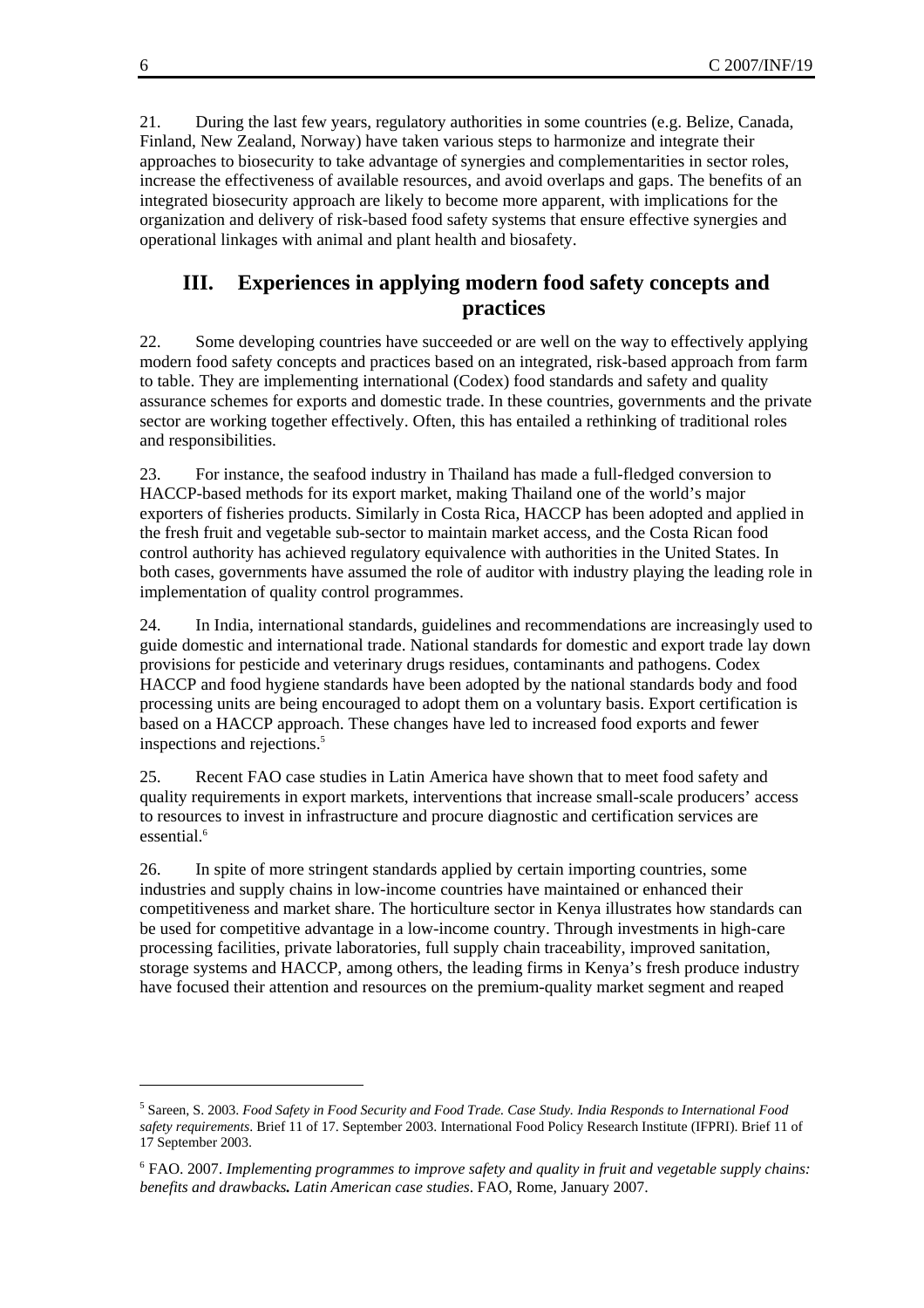l

significant benefits. From 1991 to 2003, the value and volume of Kenya's exports of fresh vegetables increased five fold.<sup>7</sup>

27. However, while some countries and sub-sectors have achieved significant progress in implementing strategies and practices necessary to improve food safety and quality, many others struggle to adapt their traditional food control systems to meet current challenges. In some countries, governments are unable or reluctant to engage effectively with stakeholders or ensure transparency in decision-making and the provision of information related to food safety. In other cases, there has been a failure to move food inspection from end-product testing towards a preventive, risk-based approach. Sometimes, countries have been unable to update their food legislation or address overlaps in, and gaps between, sectoral laws and regulations. At other times, where there has been political commitment and willingness, inadequate financial resources or limited scientific and technical knowledge and skills have acted as bottlenecks.

28. Caused by a variety of factors, these implementation shortcomings have had a negative effect on the capacity of these countries to ensure a supply of safe food for both domestic and foreign consumers, and/or to fully participate in and benefit from international bodies and agreements that set food safety standards and govern the food trade. The increasing number of notifications issued by the European Union, the United States of America and other important markets for food and feed products from Asia, Latin America and the Caribbean and Africa illustrates the difficulties developing countries face in meeting the standards of importing countries.

# **IV. From theory to practice: Policy-implementation gaps**

29. Policy implementation in the context of food safety is complex. Food safety systems are often subject to competing and conflicting goals and information asymmetry between stakeholders, resulting in resistance to change. Ministries concerned with food and agriculture, health, trade, environment and development each have their own perceptions of and interests in food safety, which may differ significantly. Governments need to balance the interests of each of these sectors and stakeholders in formulating national food safety policies and, consequently, implementing policies and practices is often difficult.

30. A strategic approach to food safety that can take advantage of the opportunities offered by the current international framework requires certain national and industry capabilities. These include the ability to carry out risk analysis, undertake hazard surveillance and monitoring, interpret international regulatory and commercial trends, and apply food safety management and quality assurance systems. Where regulatory effectiveness of government is limited, by inadequate resources and/or highly fragmented supply chains, the challenges of implementing food safety measures are even greater. Some common gaps in implementation are discussed below.

## **A. INADEQUATE AWARENESS ABOUT THE IMPORTANCE OF FOOD SAFETY**

31. A general lack of awareness among different types of stakeholders about the need for improved food safety and the linkages between food safety and public health and food safety and trade is often one of the most significant challenges to the effective implementation of food safety measures. This often includes biased perceptions among food chain actors about the high costs of compliance in return for limited benefits.

<sup>7</sup> World Bank. 2005. *Food Safety and Agricultural Health Standards. Challenges and Opportunities for Developing Country Exports*. Summary of the Report Number 31302.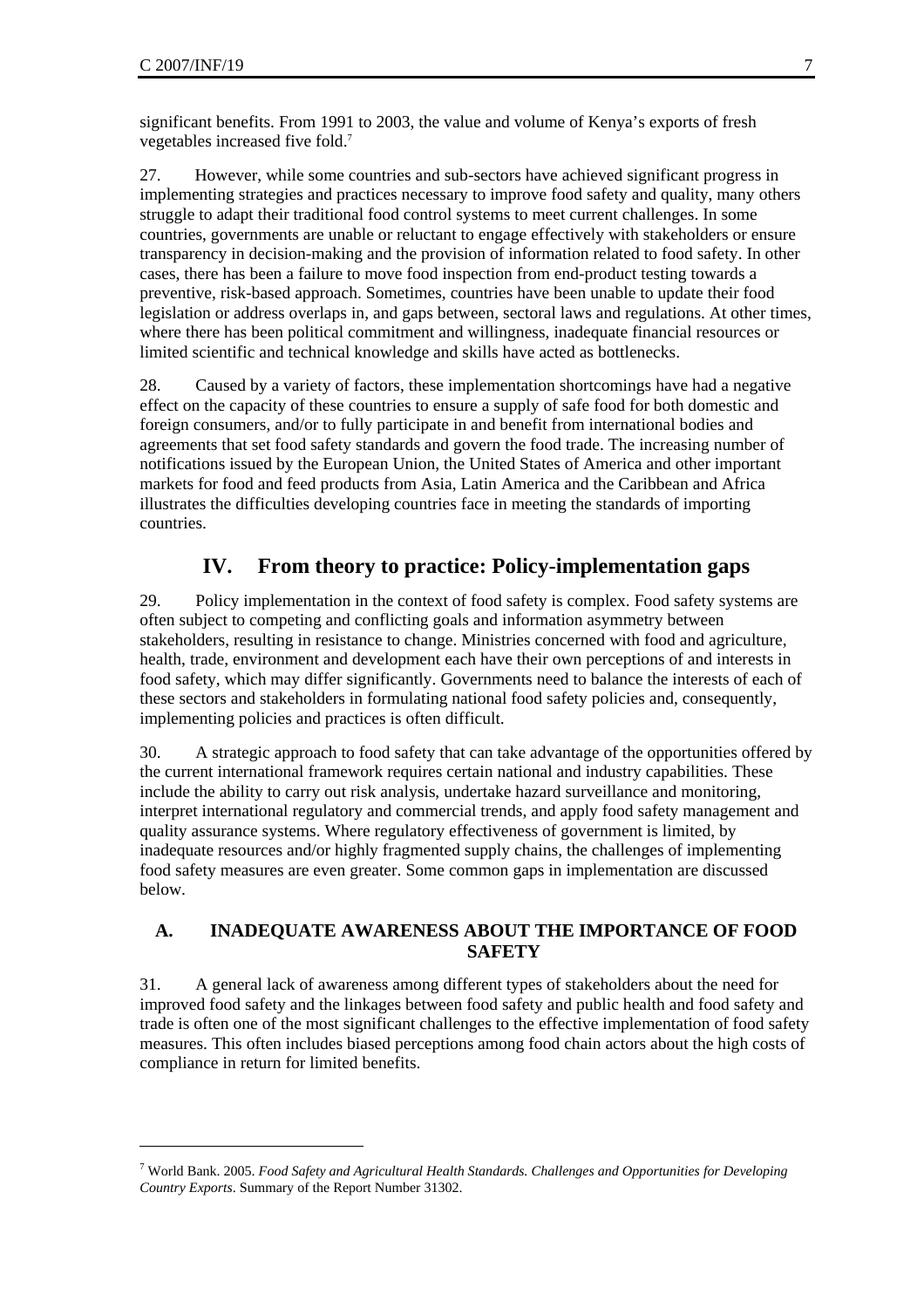32. At the highest level, limited political support keeps food safety off the agenda in several countries. In low income countries, food safety must compete for national attention and resources with other important development concerns. Where politicians and high-level policy makers fail to understand the importance of food safety, the institutions and actors involved are generally deprived of the leadership, commitment and resources necessary to bring about improvements.

33. In some countries, industry, academic/scientific institutions, and consumers have limited awareness about food safety, and/or are unable or poorly organized to campaign for change. Within industry, individuals and enterprises involved in food production, processing and distribution are frequently uninformed about or have insufficient knowledge to comply with food quality and safety assurance requirements (including GMPs, GHPs, HACCP, etc.). In many cases, food producers, processors and traders lack knowledge of even rudimentary food hygiene practices. For instance, over half of the rejections of food imports from developing countries by the United States Food and Drug Administration are due to basic hygiene problems (including contamination with insects or rodent filth) and failure to meet labelling requirements.

#### **B. ABSENCE OF AN ENABLING POLICY FRAMEWORK FOR FOOD SAFETY**

34. An enabling policy framework is the basis for implementation of food safety practices and programmes. Policy is required to set out the goals and objectives for food safety, and provide a broad framework for the effective and collaborative implementation of food safety systems and practices by diverse stakeholders. It should define, either in quantitative or (more commonly) qualitative terms, the appropriate level of protection to be attained by the application of food safety requirements and related measures.

35. Food safety policy affects other government policies such as public health, food security, trade and economic development, agricultural and industrial development, and consumer protection. It should be consistent with national food security and development goals, as well as with international treaty obligations. Coordination and synergy in the development of policies is therefore critical.

36. In several developing countries, failure to develop an enabling and coherent policy framework with clear goals and objectives for food safety means that opportunities to facilitate discussion and create consensus among different parts of government and other stakeholders about the goals of food safety are missed. Often the concerned stakeholders are neither consulted nor involved in setting food safety policy goals, needs and priorities. This contributes to poor coordination between ministries, sector policies and line departments, and lets pass opportunities to achieve an interdisciplinary approach to food safety and enhance ownership and sustainability in implementation.

#### **C. OUTDATED AND/OR INEFFECTIVE LEGAL AND REGULATORY FRAMEWORK**

37. Difficulties in implementation of food safety practices can also stem from deficiencies in the legal and regulatory framework for food safety. Relevant, up-to-date and enforceable laws and regulations are essential to create an enabling and predictable environment in which to develop and enforce food safety measures based on risk analysis. The capacity of stakeholders involved in different aspects of food safety and quality from farm to table is dependent, in part, on the effectiveness of this national legal and regulatory framework.

38. In many national settings, however, laws, regulations and standards governing food are outdated, incomplete or contradictory. In some countries, food legislation was formulated decades ago and never revised to take into account contemporary principles of food safety (such as transparency, a food chain approach, risk analysis) that are being taken up in international recommendations (particularly Codex) and/or obligations of global and regional trade agreements.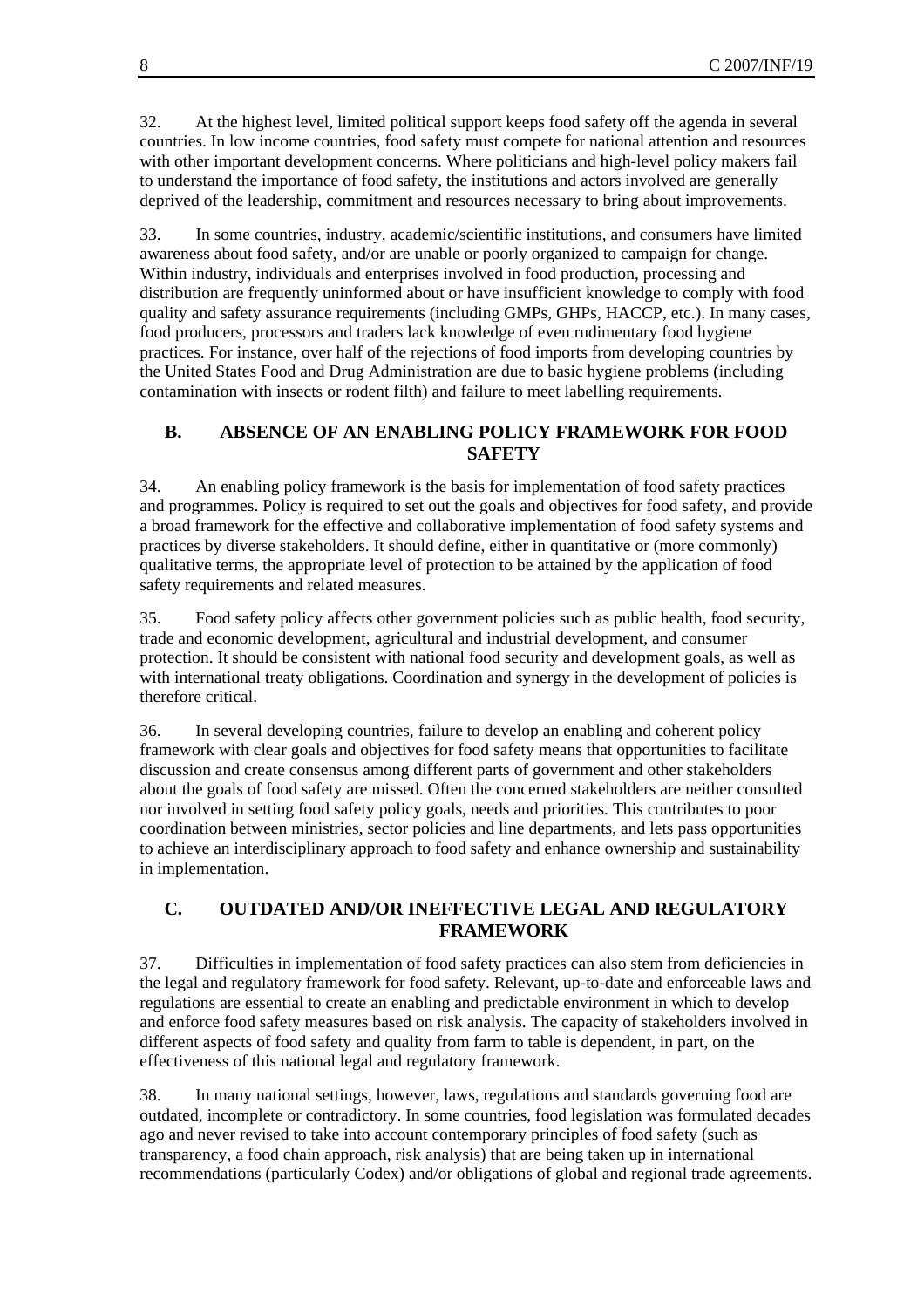Failure to clearly set out the responsibilities of stakeholders along the entire food chain, grant food safety authorities a clear mandate and authority to prevent food safety problems before they occur or provide for appropriate enforcement and control measures (including effective, proportionate and dissuasive sanctions and penalties) are other typical short-comings. In some countries, the existence of several different laws and regulations, each addressing various aspects of food, animals, milk, dairy products, meat, eggs, plants, fresh fruit and vegetables, public health, trade and/or consumer protection, complicate execution.

39. In countries where food legislation has been updated, implementation gaps sometimes stem from inadequate knowledge on the part of those who are regulated. Where concerned stakeholders, such as inspectors, food enterprises and consumers, that are responsible for compliance and enforcement, are unaware of the scope and requirements of laws and regulations, its relevance to their particular roles and responsibilities, and how to implement and make use of legislative provisions, implementation will be undermined. The internal capacity of regulatory agencies in terms of mandate, operations, number and skills of staff, financial resources, etc. is another critical part of the overall success of legislation. For instance, the existence of institutional overlaps and gaps, corruption or limited financial resources can also obstruct implementation.

#### **D. INEFFECTIVE INSTITUTIONAL FRAMEWORK FOR FOOD SAFETY AND WEAK COORDINATION**

40. Overlapping responsibilities and limited coherence between regulatory agencies and departments, combined with weak coordination among the stakeholders involved, is another significant source of implementation gaps. In many cases, this is linked to an ineffective policy and legislative framework. Reflecting the interdisciplinary nature of food safety, responsibility for food control is shared across different parts of government (e.g. agriculture, health, commerce, environment, trade and industry, tourism, etc.), often with poorly defined and/or overlapping mandates. Possible conflicts of interest between public health objectives and the facilitation of trade and industry development can further complicate and obstruct implementation.

41. Failure to recognize the impact of a food chain approach on public and private sector roles and mandates can also contribute to implementation gaps. In some countries, government agencies with limited resources have not acknowledged the role of other stakeholders (e.g. food industry, industry associations, scientific and research institutes, universities, consumers and their organizations, etc.) in food safety and quality, and/or taken positive steps to facilitate their participation. Implementation would be significantly enhanced by a proactive and collaborative approach whereby government agencies work with concerned stakeholders to identify emerging challenges and opportunities, make appropriate regulatory changes and identify strategies and necessary investments to improve food safety and quality.

42. Where policy and legal documents neglect to clarify the respective responsibilities of the main stakeholders involved at national, sub-national and municipal levels, as well as the mechanisms through which they should work together, duplication of regulatory activity, fragmented surveillance and inadequate coordination between those responsible for policy, implementation and monitoring and surveillance frequently ensues. This often results in a less than optimal use of available resources, multiple and conflicting interactions with the private sector, and problems with trading partners.

#### **E. SIGNIFICANT HUMAN, INFRASTRUCTURE AND FINANCIAL RESOURCE CONSTRAINTS**

43. Inadequate scientific and technical knowledge and expertise, insufficient or obsolete infrastructure and equipment, and limited financial resources are another important source of implementation gaps.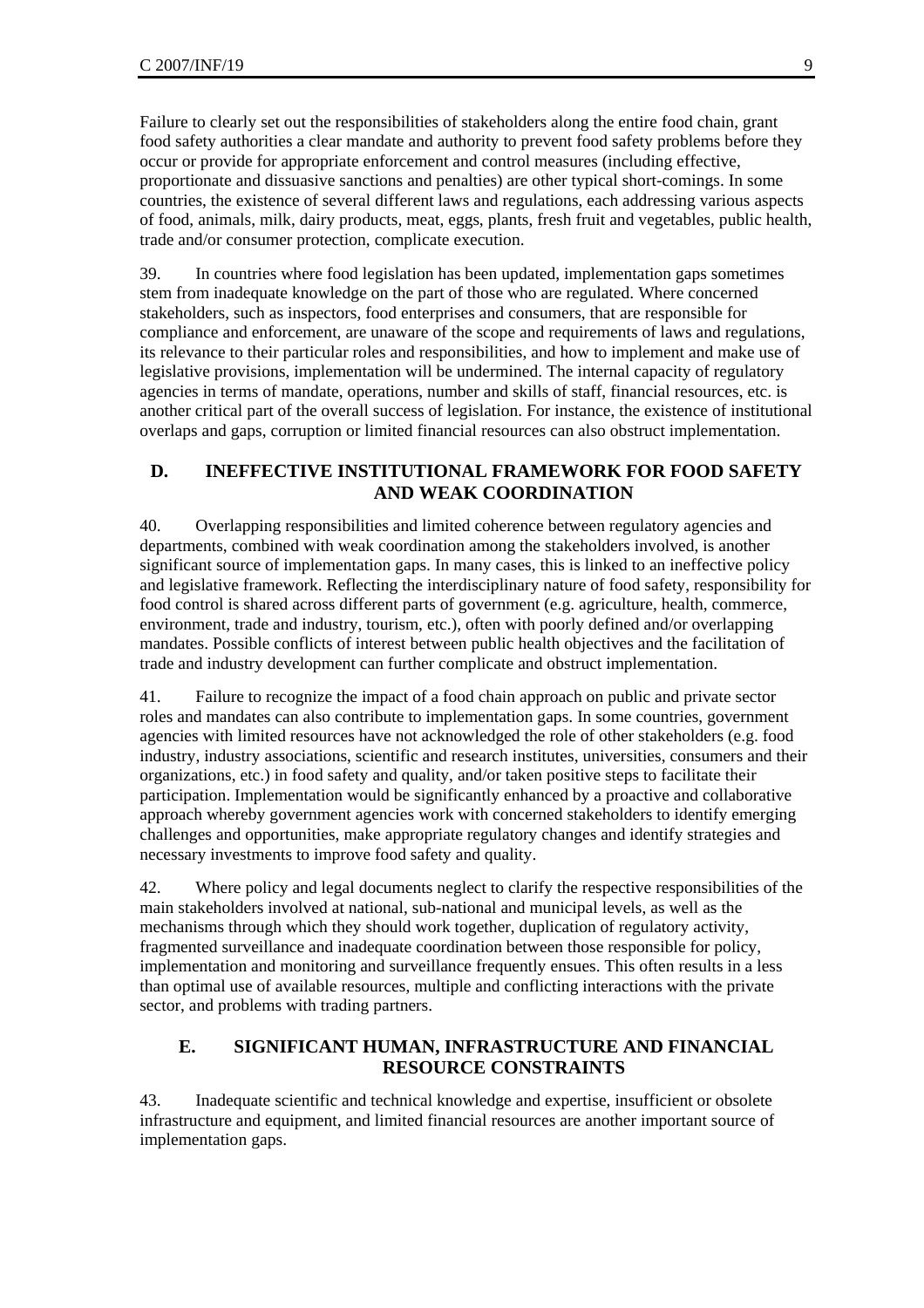44. While the integration of risk analysis principles in the operating procedures of international standard setting organizations and the SPS Agreement has fostered greater discipline in the application of food safety measures, it has also highlighted practical difficulties to apply risk analysis at the national level. To utilize risk analysis, governments must be able to determine the level of risk that they deem to be acceptable<sup>8</sup> for the protection of consumers' health in the formulation of risk management measures, and have the scientific capacity to carry out risk assessments (or to access and use internationally available risk assessments). However, scientific and technical knowledge and skills required to establish science and risk-based priorities for food control are often in short supply, as are the specialized skills to carry out the components of risk analysis.

45. Similarly, personnel with up-to-date knowledge and skills to carry out core functions of food control (such as the provision of scientific research and advice, risk profiling and priority setting, standard setting and implementation, inspection and enforcement, diagnostic analysis, certification and accreditation, monitoring and surveillance, emergency preparedness and response) are often in short supply. For instance, although some officials in developing countries may have attended introductory training on risk analysis, they frequently lack the expertise to carry out risk assessment at the national level. Food inspectors often lack skills in modern, riskbased inspection techniques. Many laboratory analysts do not have up-to-date knowledge and practical skills in modern analytical techniques and quality assurance. In addition, inadequate expertise and resources for risk assessment prevents developing countries from identifying, collecting and submitting relevant data to the international committees responsible for the safety evaluation of chemical and microbiological hazards in food, such as the Joint FAO/WHO Expert Committee on Food Additives (JECFA), the ad hoc FAO/WHO Expert meetings on risk assessment of microbiological hazards in food (JEMRA) and the Joint FAO/WHO Meetings on Pesticide Residues (JMPR).

46. Besides the lack of scientific and technical resources for food inspection and compliance activities at all levels, administrative structures, management and financing are frequently insufficient. Equipment and infrastructure that are obsolete or no longer in working condition is another key challenge. In some countries, for example, laboratories do not have in place the equipment necessary to perform tests needed to demonstrate the safety of food exports. For small and medium-sized food producers and processors, the costs (e.g. building infrastructure and storage facilities, payment for technical advisory services and soil and water analysis) of improvements in safety are also considerable. For instance, recent FAO research has indicated that for small-scale pineapple growers in Costa Rica, the cost of improvements required to meet the safety requirements of food safety standards account for between 36 and 55 percent of the costs of implementing good practices programmes.<sup>9</sup>

47. In some cases, the inefficient use of available resources compounds the problems faced, resulting in lower than optimal results. For instance, official food control laboratories under different ministries sometimes work in isolation from each other, and/or each seek to obtain and/or maintain facilities to perform similar types of analyses. High rates of staff transfer sometimes mean that people with specialized qualifications are moved out of the jobs for which they received specific training.

48. Limited knowledge, skills and resources also restrict the capacity of developing countries to participate fully in the international bodies and processes (e.g. Codex Alimentarius Commission and its technical committees, FAO/WHO scientific expert bodies, WTO/SPS Committee) that assist, develop, administer and oversee the standards and guidelines governing

<sup>&</sup>lt;sup>8</sup> In the SPS Agreement, the acceptable level of risk is referred to as the appropriate level of protection.

<sup>9</sup> FAO. 2007*.*